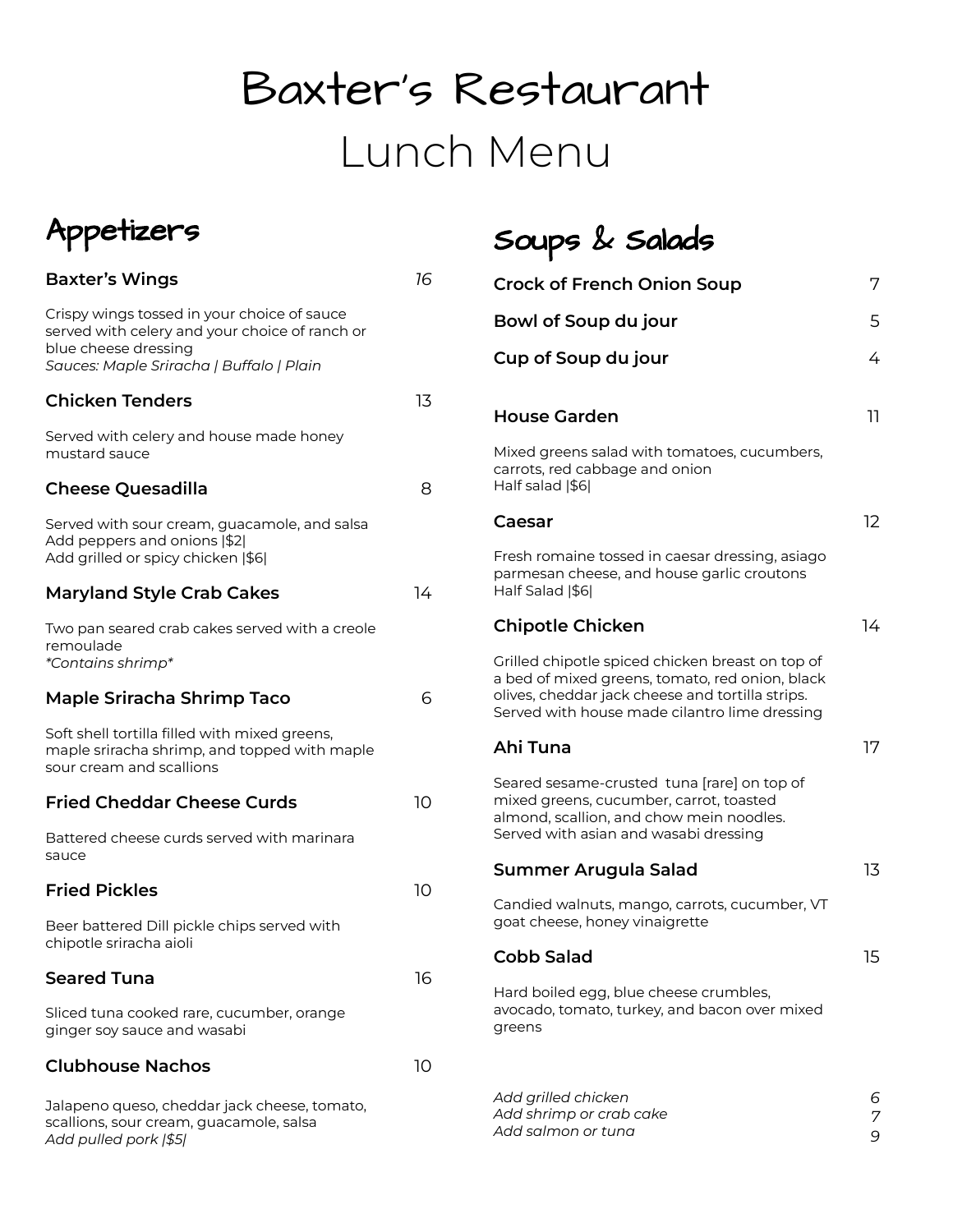# Lunch

*All served with hand cut french fries*

## All prices are per person and subject to applicable state tax and 18% gratuity service charge

| <b>The Burger</b>                                                                                     | 13 |                                                                                                                     | 14 |
|-------------------------------------------------------------------------------------------------------|----|---------------------------------------------------------------------------------------------------------------------|----|
| Fresh ground burger cooked to order with                                                              |    | <b>Black Bean Veggie Burger</b>                                                                                     |    |
| lettuce, tomato, and red onion on a challah<br>bun<br>Add cheese  \$1                                 |    | Veggie burger with mixed greens, tomato<br>and red onion on a challah bun                                           |    |
| Bacon   \$2                                                                                           |    | Add cheese  \$1                                                                                                     | 12 |
| <b>Bruschetta Grilled Cheese</b>                                                                      | 14 | <b>Buffalo Chicken Wrap</b>                                                                                         |    |
| Tomato, mozzarella cheese, pesto,<br>sourdough, served with a side salad                              |    | Grilled buffalo chicken with tomato,<br>lettuce, cheddar jack cheese, and blue<br>cheese dressing, served in a wrap |    |
| <b>Good ol' Fashioned Reuben</b>                                                                      | 12 | <b>Fried Haddock Sandwich</b>                                                                                       | 14 |
| Served on grilled rye, thousand island                                                                |    |                                                                                                                     |    |
| dressing, corned beef, sauerkraut, and<br>swiss cheese<br> Turkey reuben available                    |    | Lightly floured and fried, lettuce, tomato,<br>and red onion on a challah bun, tartar<br>sauce, coleslaw            |    |
| <b>Grilled Portobello Sandwich</b>                                                                    | 15 | <b>Philly Cheese Steak</b>                                                                                          | 12 |
| Marinated portobello, mixed greens,<br>roasted red pepper, VT goat cheese, pesto<br>mayo, challah bun |    | Chopped steak grilled with caramelized<br>onions and sauteed peppers with<br>american cheese, served in a baguette  |    |
| <b>Buttermilk Fried Chicken Sandwich</b>                                                              | 15 | <b>Club Sandwich</b>                                                                                                | 12 |
| Buttermilk chicken thigh fried crispy,                                                                |    | Triple decker turkey or ham, choice of                                                                              |    |
| served on a challah bun with VT cheddar<br>cheese, bacon, lettuce, tomato, pickle, and<br>spicy mayo  |    | bread<br>White, wheat, or ryel                                                                                      |    |
|                                                                                                       |    | <b>Turkey Cranberry Wrap</b>                                                                                        | 14 |
| <b>Salmon Burger</b>                                                                                  | 16 | Turkey, tomato, lettuce, bacon, cheddar                                                                             |    |
| Fresh Atlantic salmon, lemongrass, ginger,<br>herbs, topped with mango slaw, challah<br>bun           |    | jack cheese, cranberry mayo                                                                                         |    |
|                                                                                                       |    | <b>Substitutions</b>                                                                                                |    |
| Consuming raw or uncooked meat, poultry,                                                              |    | Chips, cottage cheese, or fruit cup                                                                                 |    |
| seafood, shellfish, or eggs may increase your risk                                                    |    | Sweet potato fries or onion rings                                                                                   | 3  |

seafood, shellfish, or eggs may increase your risk of food borne illness, especially if you have a medical condition.